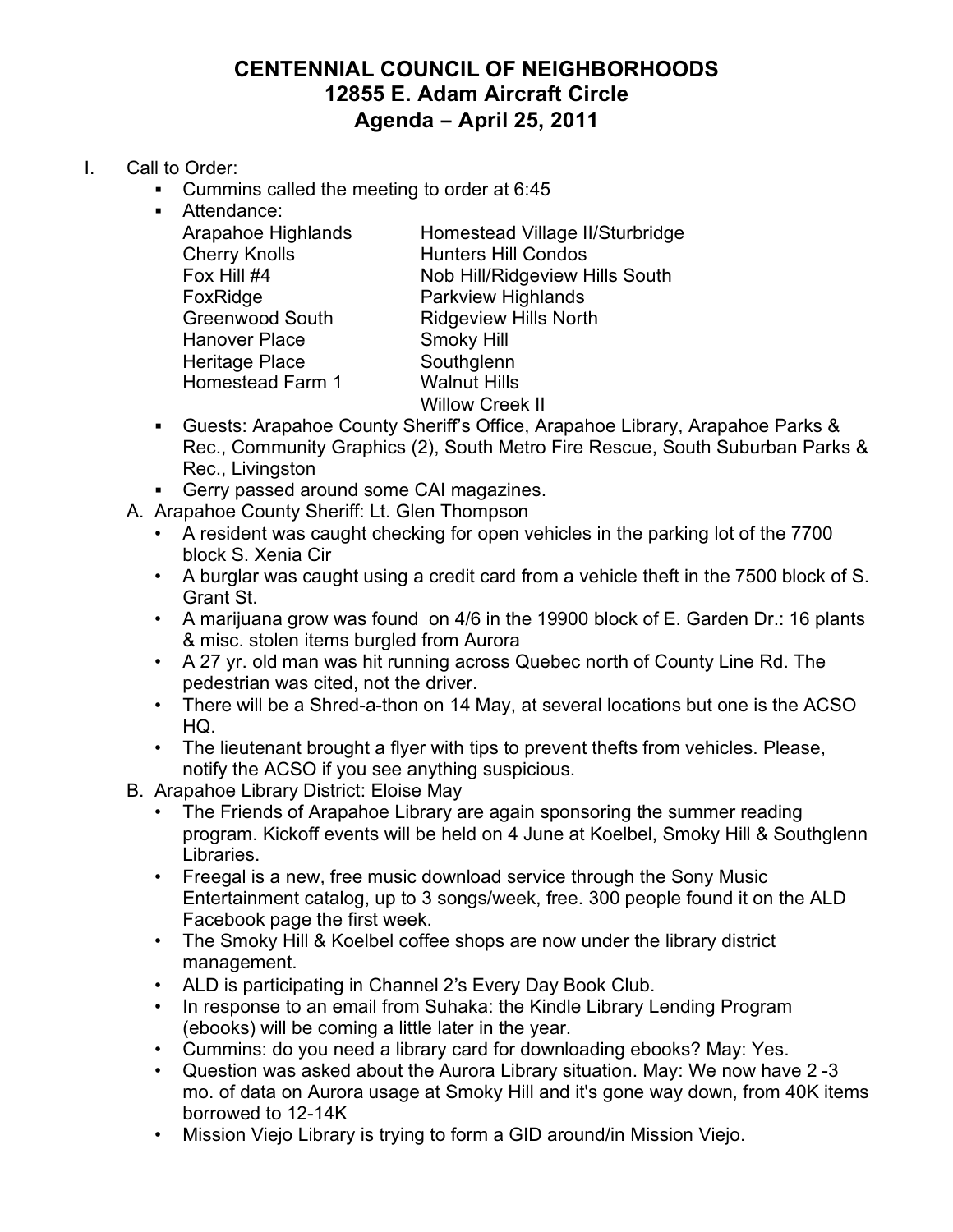- Denver Public Library is also thinking about going to a library district.
- C. Arapahoe Park & Rec. District: DeLos Searle
	- The  $2^{nd}$  Annual Golf tournament  $@$  Saddle Rock Golf Course to benefit APRD is coming on 26 July. You can call 3/269-8408 for more info.
	- Spring Art & Pottery sale will be held on 7 May-30 June, 9am 4pm at Trails Rec. Center.
	- APRD will have special on summer passes available 14 May, good for 3 months use at APRD facilities. In district: Youth, \$72; Adult, \$90, Senior (over 62), \$76; Non-district: \$102, \$128, \$108.
	- A new pool will be opening on Memorial Day.
	- Native mowing began this week.
- D. Fire Districts: Becky O'Guin from South Metro Fire Rescue
	- The Cunningham Fire EMS Open House is 5/14, 10am 1pm (child safety seat inspect). It will be held at Station 63, 5405 S. Riviera Wu/
	- Tips to prevent house fires: Spring's a good time to clean the chimney, keep BBQ grills far from the house & off wood decks, keep children & pets away from a grill. (Check their website for more ways to keep house safe.)
	- On 4/20, there was a large emergency exercise at Centennial Airport. Things went smoothly.
	- For South Metro: in 2010 there were 7,820 emergency medical calls, 390 fires, and 3,315 other calls.
	- There was a FAA drill on 4/18. They practiced a rescue in the tower, rappelled down Centennial tower.
	- Williams: Did any fire personnel go to the Texas fires? O'Guin: No, we weren't been to help.
	- South Metro worked w/Cunningham on a house fire at Parker & Arapahoe
	- Wells: What were the causes of the 390 fires? Becky: I don't have that breakdown yet.
- E. Cherry Creek Schools: none
- F. South Suburban Park & Rec. District: Teresa Cope
	- Spring Fling, 5/14
	- Learn about improving your health 5/3, Senior Resource Day
	- Free golf for kids 17 and under, all summer, Sat. & Sun., after 5 or 6 on weekends
	- Outdoor pools open May 30.
	- Skateboard shop & resident approached SSPRD for a skateboard park in western **Centennial**
- G. City of Centennial
	- A budget workshop for the City Council, kept everyone from attending our meeting.
	- Whelan: Centennial had more revenue in 2010 than was forecast by about \$ 2.5M
- II. Community Graphics, Randy Gentry, Penny Anderson
	- Their company provides neighborhood newsletters for associations, printing at no cost. The only cost would be mailing. Mauro commented that for Southglenn, it increased their membership.
	- Williams: How many units do you need to take advantage of your service? Gentry: We could go down to 400.
	- They are also a full service printing company.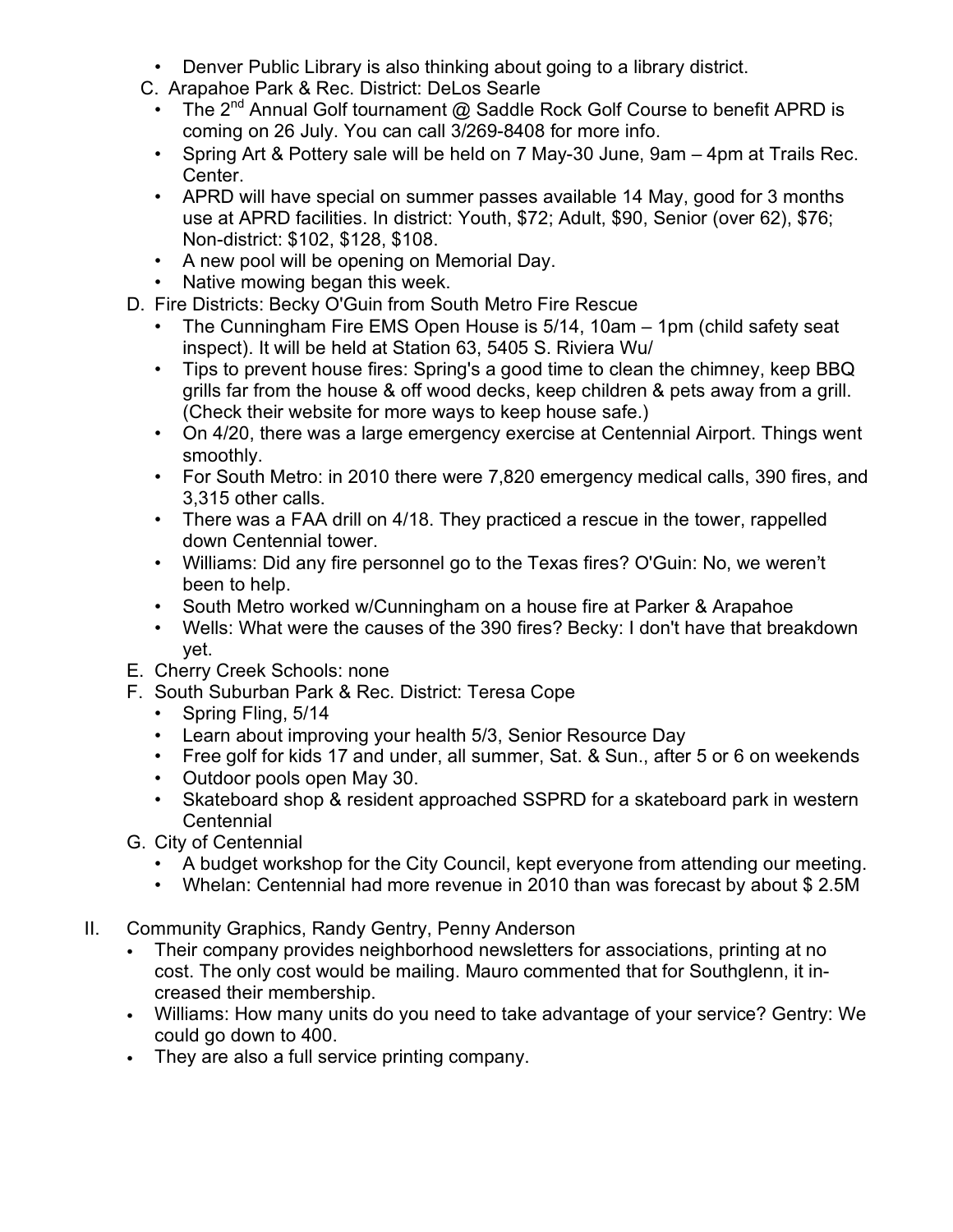- III. HOA Forum
	- This agenda addition offers HOAs an opportunity to raise issues with which they are dealing and solicit discussion from other HOA members. Please notify Gerry (303- 771-0115) or at gerry.cummins@prodigy.net
	- Maurer: A neighbor is building a greenhouse in their backyard, are there any rules? Suhaka: If it's less than 100 sq.ft., no questions asked, no permit needed. Power & water could be issues and building in setbacks, call City Code Enforcement.
	- Whelan: Our HOA has foreclosed on homes for non-payment of dues. In the worst case scenario, the HOA could end up owning the house. (They did.)
	- Whelan: We have a neighborhood newsletter and haven't allowed ads (from people in the neighborhood) up till now. Members: Yes, let them advertise and include an association disclaimer that they don't express the views of the association.
- IV. CenCON Business
	- A. President's report: Gerry Cummins: none
		- ! CenCON is still looking for some ideas for our July field trip.
			- o Centennial Airport Tower?
	- B. Secretary: Andrea Suhaka
		- **If** Minutes were accepted by acclaim.
	- C. Treasurer's report: Don Strickland
		- ! \$210 in dues (7 members) was received in the past month.

| ٠ | <b>Previous Checking Account Balance</b> | \$1349.42 |
|---|------------------------------------------|-----------|
|   | Deposits: Dues*                          | 210.00    |
|   | <b>Expenses: Constant Contact</b>        | 204.00    |
|   | <b>Admin Expense</b>                     | 75.00     |
|   | <b>Current Balance</b>                   | 1280.42   |
|   | <b>Previous Savings Account Balance</b>  | \$2191.54 |
|   | Income: Interest                         | .43       |
|   | <b>Current Balance</b>                   | \$2191.97 |
|   |                                          |           |

! **Note**: The two above accounts are located at First National Bank, 7777 E. Arapahoe Rd

- D. First Vice President, Membership: Andrea Suhaka
	- ! Suhaka is working on corrections of bounces for CenCON emails.
	- . She's also working to get members reregistered and one or two new members.
- E. Election of Officers
	- Don Strickland is moving out of the city and will no longer be able to be Treasurer. We will all miss him very much.
	- Cummins presented a slate of officers for the Board.
		- o President: Gerry Cummins
		- o 1st Vice President, Membership: Andrea Suhaka
		- $\circ$  2<sup>nd</sup> Vice President, Plans: Ed Bain
		- o Secretary: no volunteers
		- o Treasurer: C.J. Whelan
	- Cummins asked for any nominations from the floor. There were none.
	- Cummins called for a vote for the slate presented. They were elected unanimously.
- V. 2<sup>nd</sup> Vice President, Plans, C.J. Whelan
	- Arapahoe County rewrite of the Land Development Code (LDC):
		- $\circ$  We may not want to comment because it's the County's code
	- Andrea Suhaka left the room before the City plan was discussed.